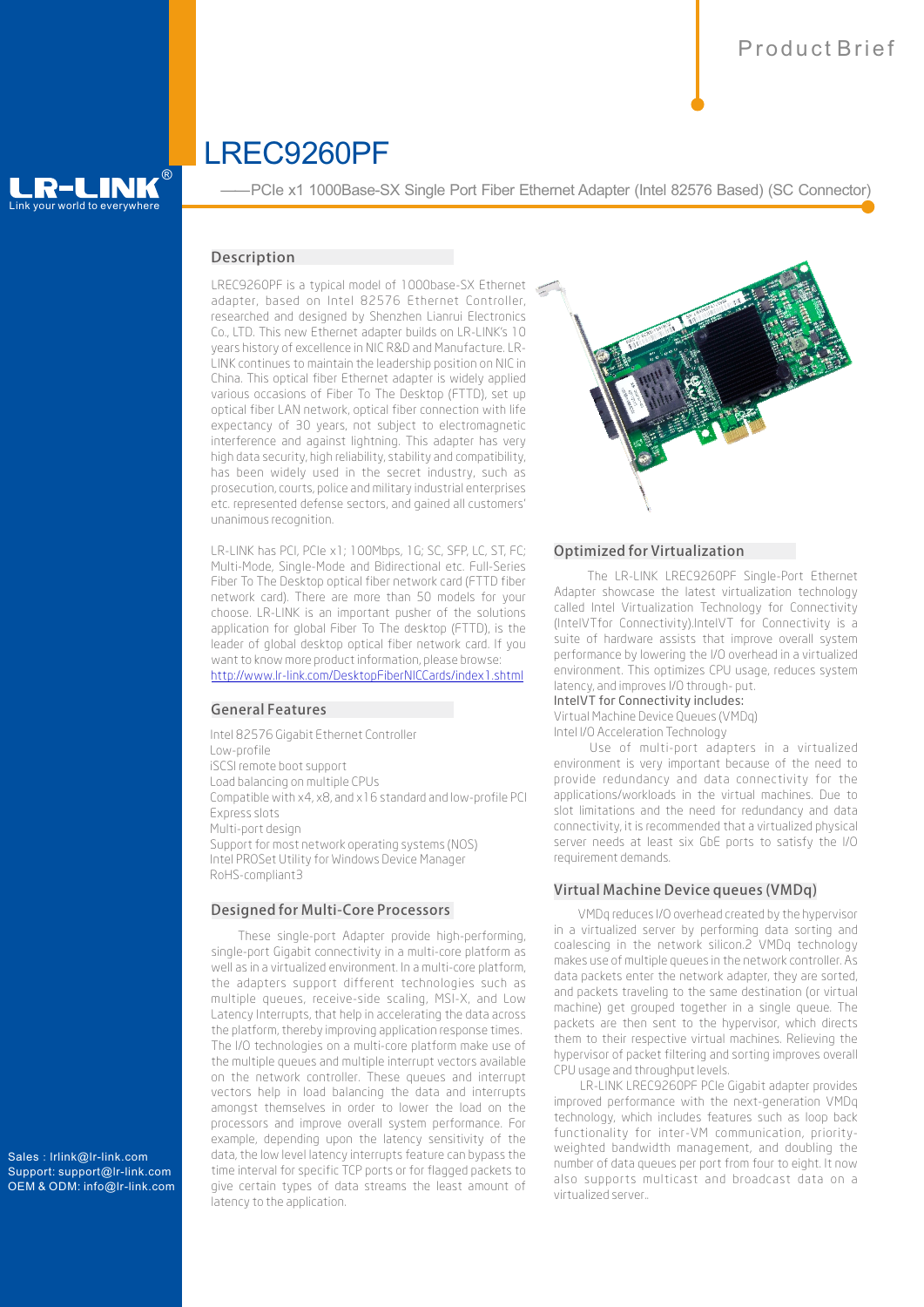# Flexible Port Partitioning (FPP)

Intel I/O Acceleration Technology (Intel I/OAT) is a suite of features that improves data acceleration across the platform, from networking devices to the chipset and processors, which help to improve system performance and application response times. The different features include multiple queues and receive-side scaling, Direct Cache Access (DCA), MSI-X, Low-Latency Interrupts, Receive Side Scaling (RSS), and others. Using multiple queues and receiveside scaling, a DMA engine moves data using the chipset instead of the CPU. DCA enables the adapter to pre-fetch data from the memory cache, thereby avoiding cache misses and improving application response times. MSI-X helps in load-balancing I/O interrupts across multiple processor cores, and Low Latency Interrupts can provide certain data streams a non-modulated path directly to the application. RSS directs the interrupts to a specific processor core based on the applications address.

## **End-to-end Wired Security**

The LR-LINK LREC9260PF Single-Port Ethernet Adapter is PCIe adapters to provide authentication and encryption for IPsec and LinkSec. LinkSec is already designed into the network adapter hardware. These adapters are future-proof and prepared to provide LinkSec functionality when the ecosystem supports this new technology.

 IPsec provides data protection between the end-point devices of a network communication session. The IPsec offload feature is designed to offload authentication and encryption of some types of IPsec traffic and still delivers near line-rate throughput and reduced CPU utilization.

LinkSec is an IEEE industry-standard feature that provides data protection in the network. The IEEE 802.3ae and IEEE 802.3af protocols provide hop-to-hop data protection between two network devices in the transaction line between the host and destination. The two network devices must support the LinkSec technology. The network devices could be servers, switches, and routers.

## I/O Features for Multi-Core Processor Servers

Multiple queues & receive-side scaling MSI-X support Low Latency Interrupts Header splits and replication in receive Multiple queues: 8 queues per port Tx/Rx IP, SCTP, TCP, and UDP checksum offloading (IPv4, IPv6) capabilities Tx TCP segmentation offload (IPv4, IPv6) Receive and Transmit Side Scaling for Windows- environment and Scalable I/O for Linux- environments (IPv4, IPv6, TCP/UDP) IPsec Offload LinkSec

### **Virtualization Features**

Virtual Machine Device queues2 (VMDq) Next-generation VMDq IPv6 offloading Advanced packet filtering VLAN support with VLAN tag insertion, stripping and packet filtering for up to 4096 VLAN tags PC-SIG SR-IOV Implementation (8 virtual functions per port)

#### Manageability Features

On-board microcontroller Advanced filtering capabilities Preboot execution Environment (PXE) Support Simple Network Management Protocol (SNMP) and Remote Network Monitoring (RMON) Statistic Counters Wake-on-LAN support iSCSI boot Watchdog timer IEEE 1588 precision time control protocol

## Network Operating Systems (NOS) Software Support

Windows 2000 Windows XP Windows Vista 32-bit(64-bit) Windows 7 32-bit(64-bit) Windows 8 32-bit(64-bit) Windows Server 2003 32-bit(64-bit) Windows Server 2008 32-bit(64-bit) Windows Server 2008 R2 32-bit(64-bit) Windows Server 2012 R2 32-bit(64-bit) Novell Netware 5.x,6.x Linux kernel version 2.6.30 or greater (x86\_64) (w/ SR-IOV support) FreeBSD 7.x OR laster DOS Novell ODI OS 8 or laster SCO Open Server UnixWare / OpenUnix 8 Sun Solaris x86 OS Independent VMware ESX